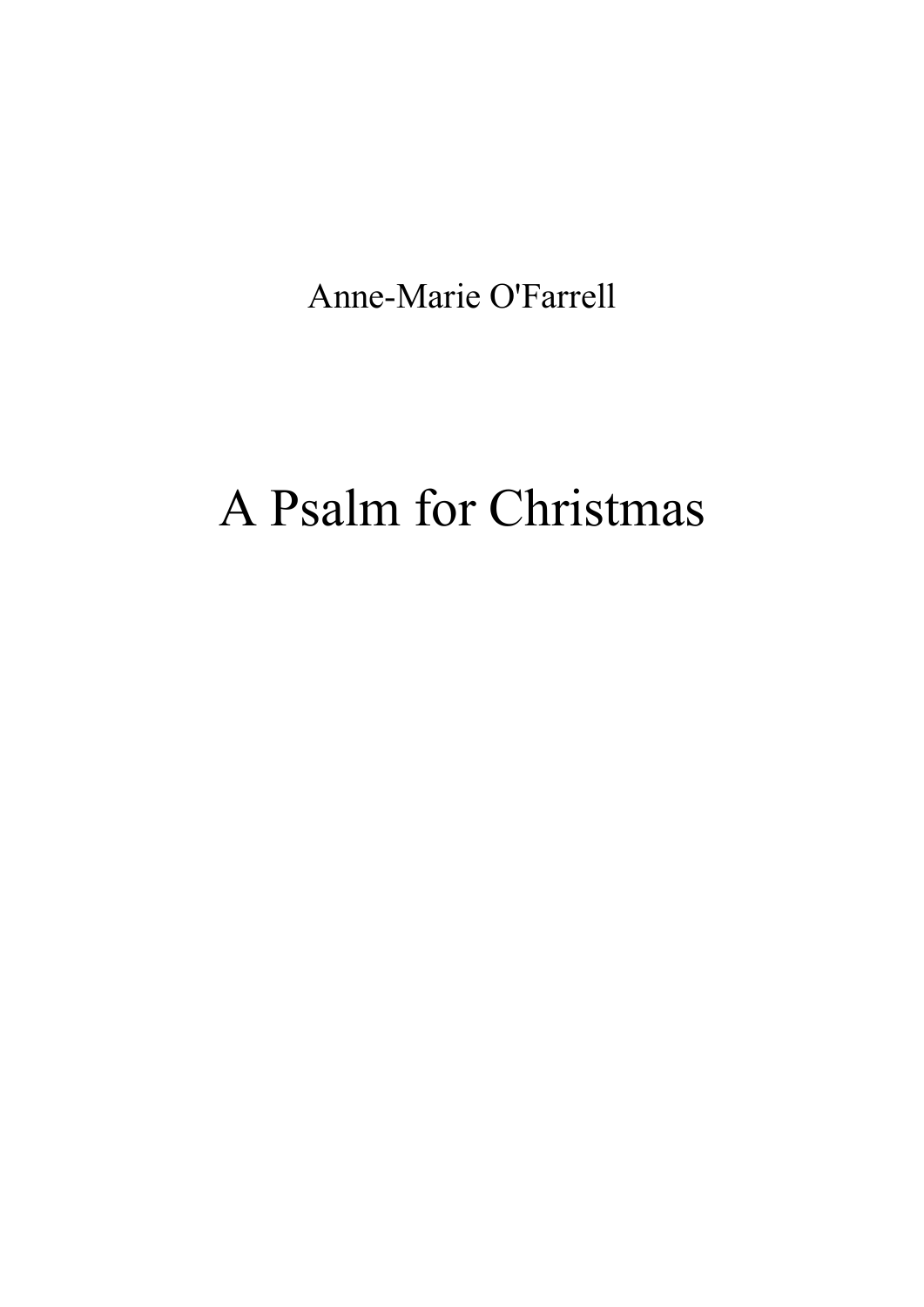*for Paul Collins and the Community Choir of Mary Immaculate College, Limerick* composed as part of the AEPE Residency in Composition at MIC

## A Psalm for Christmas

Anne-Marie O'Farrell (2015)

Thomas Pestel (1584-1659)

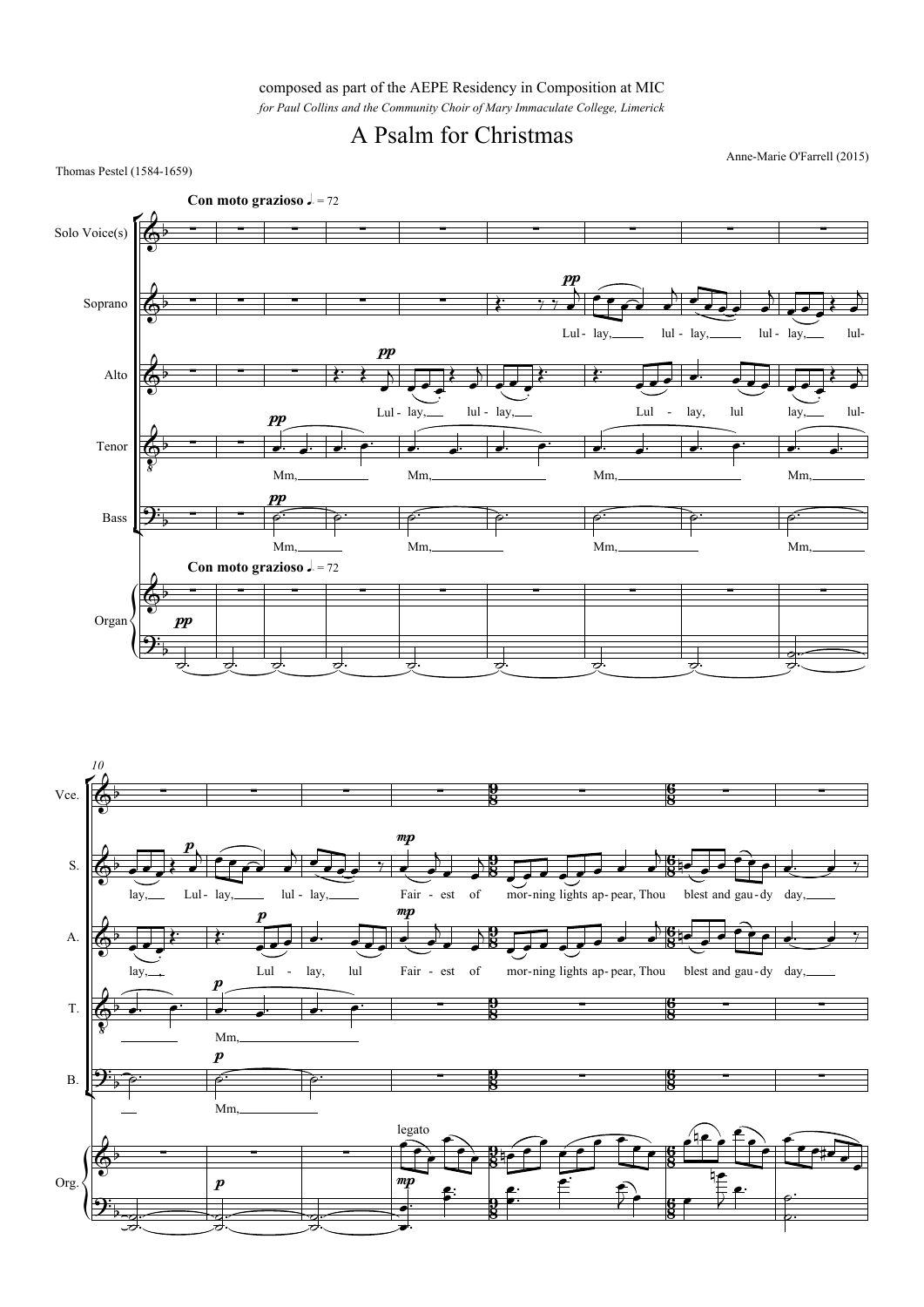

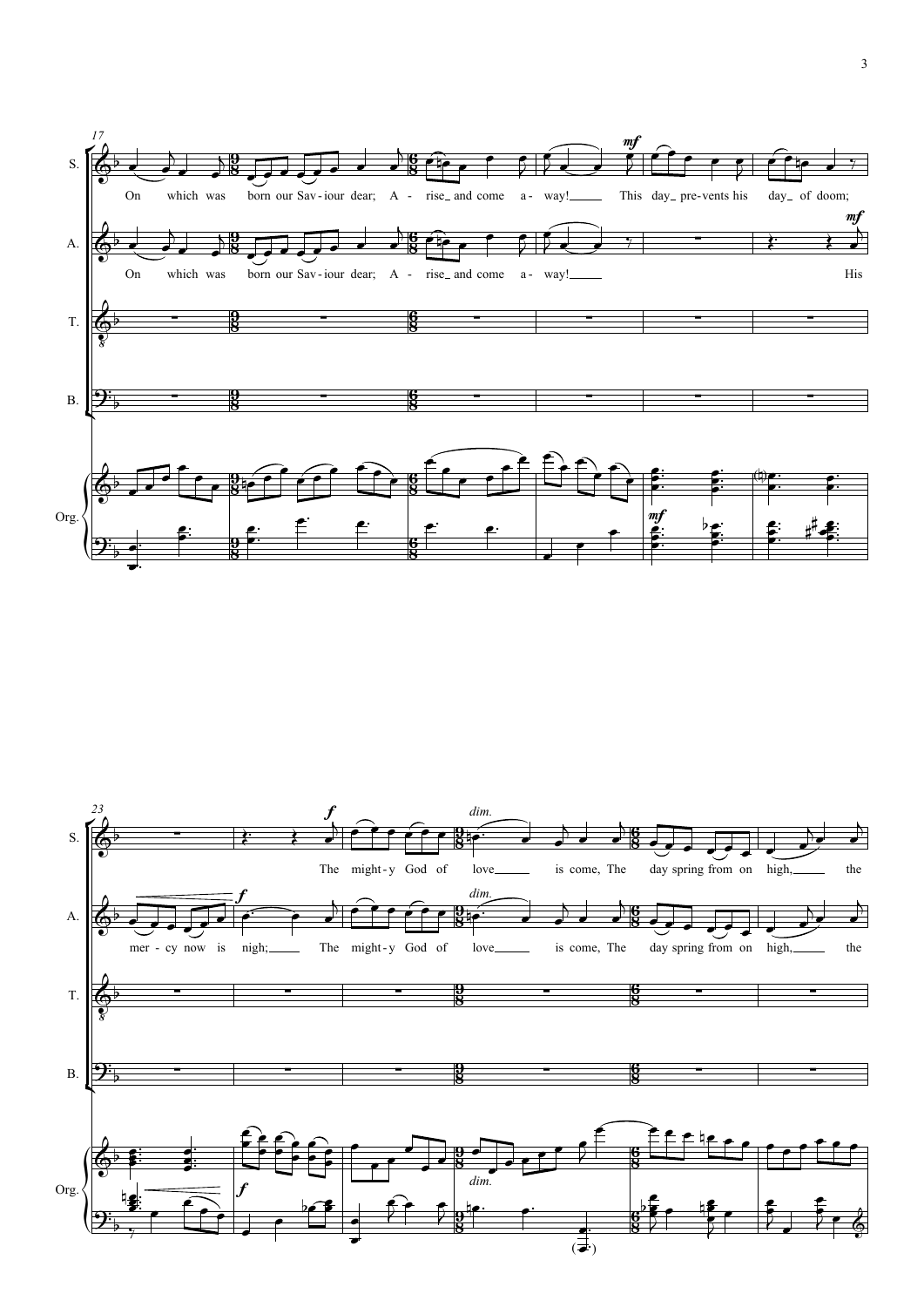

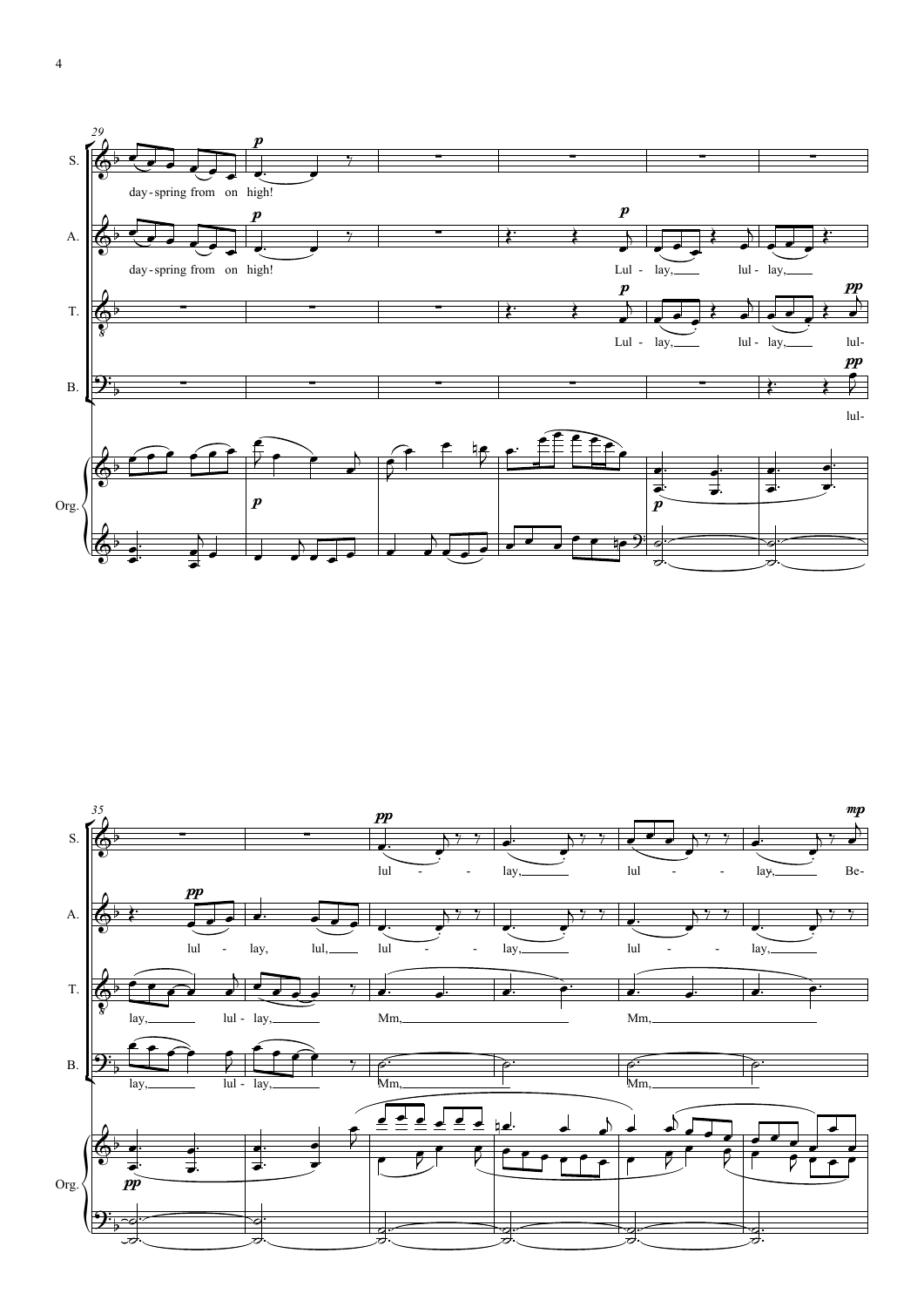

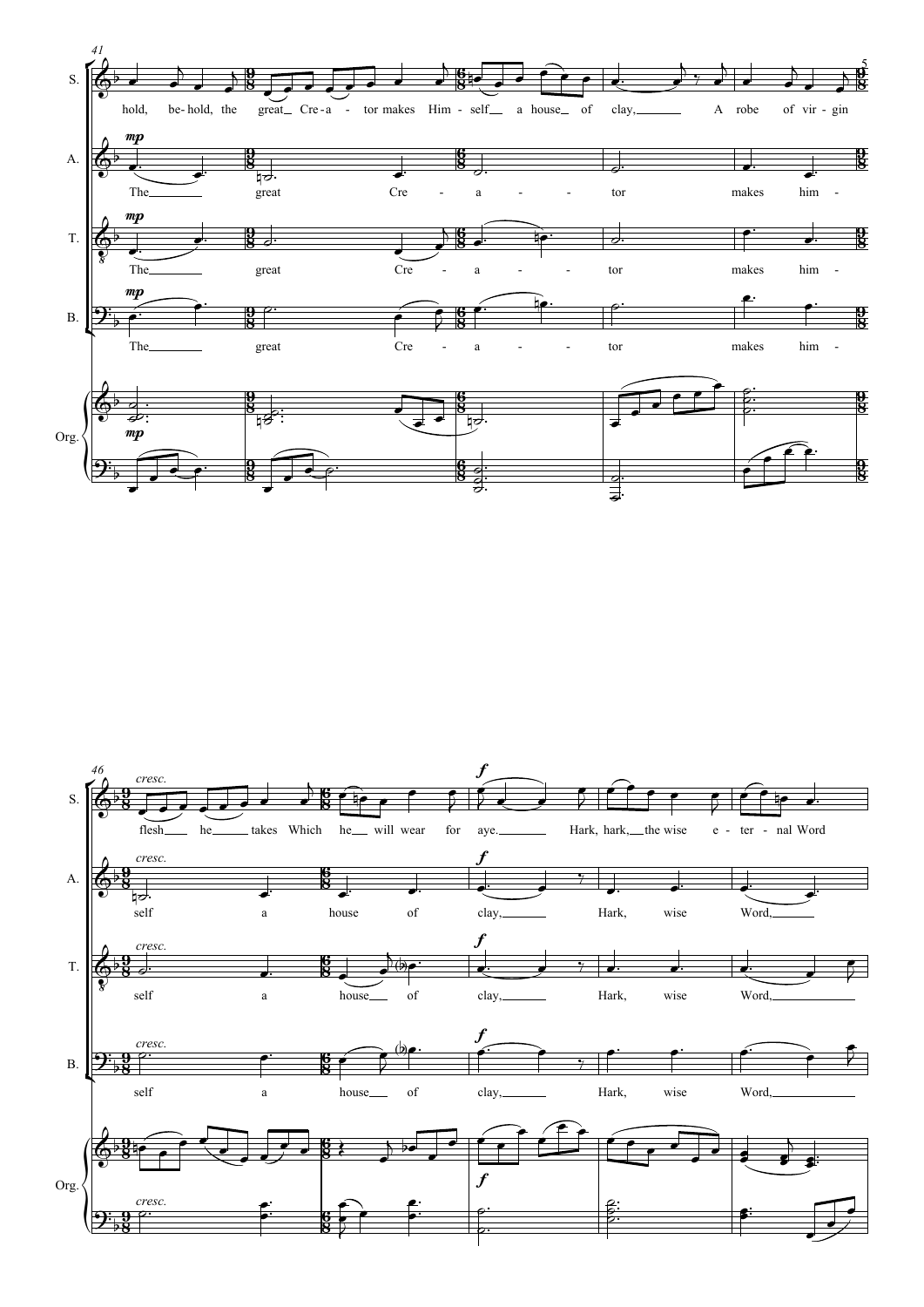

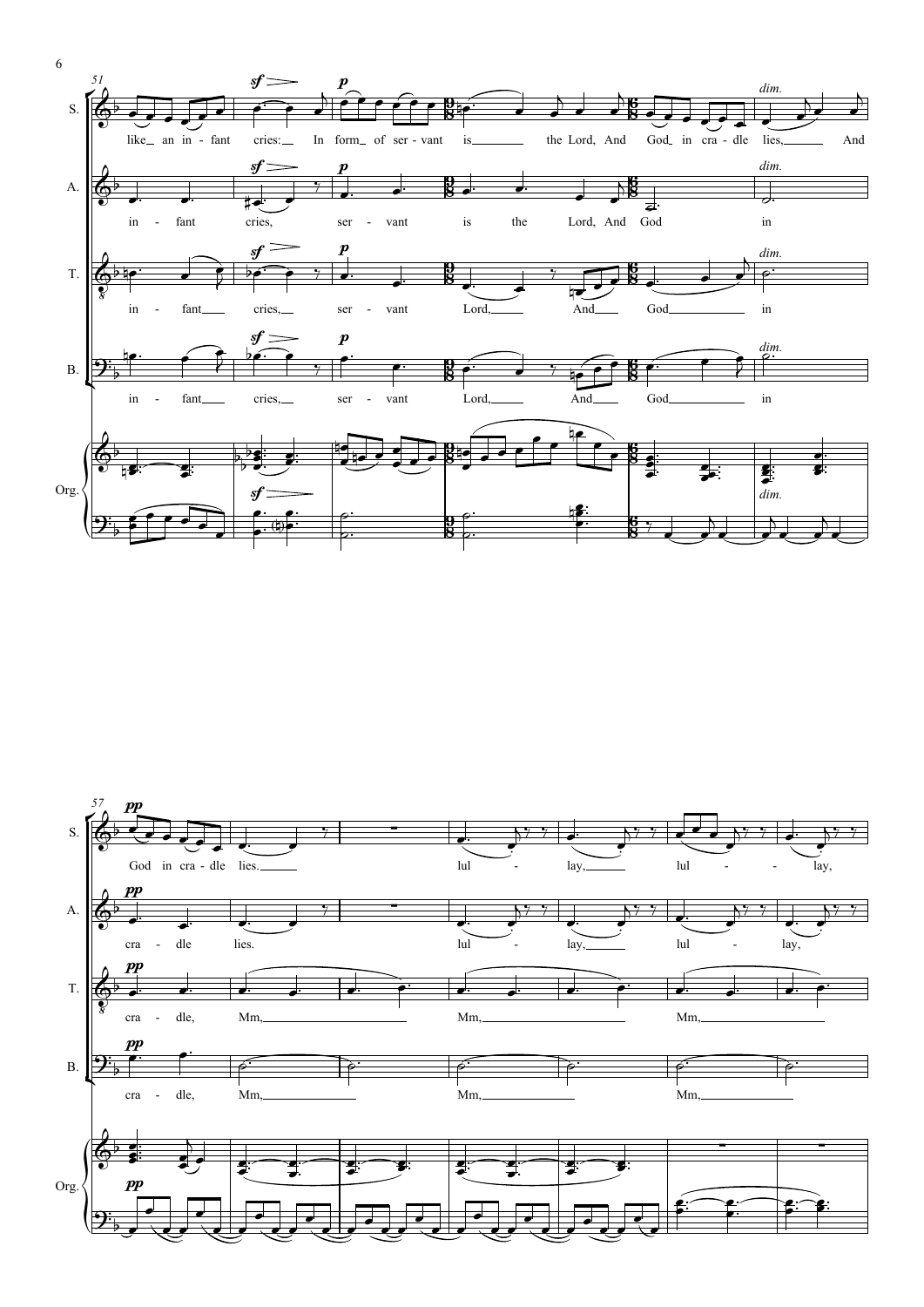

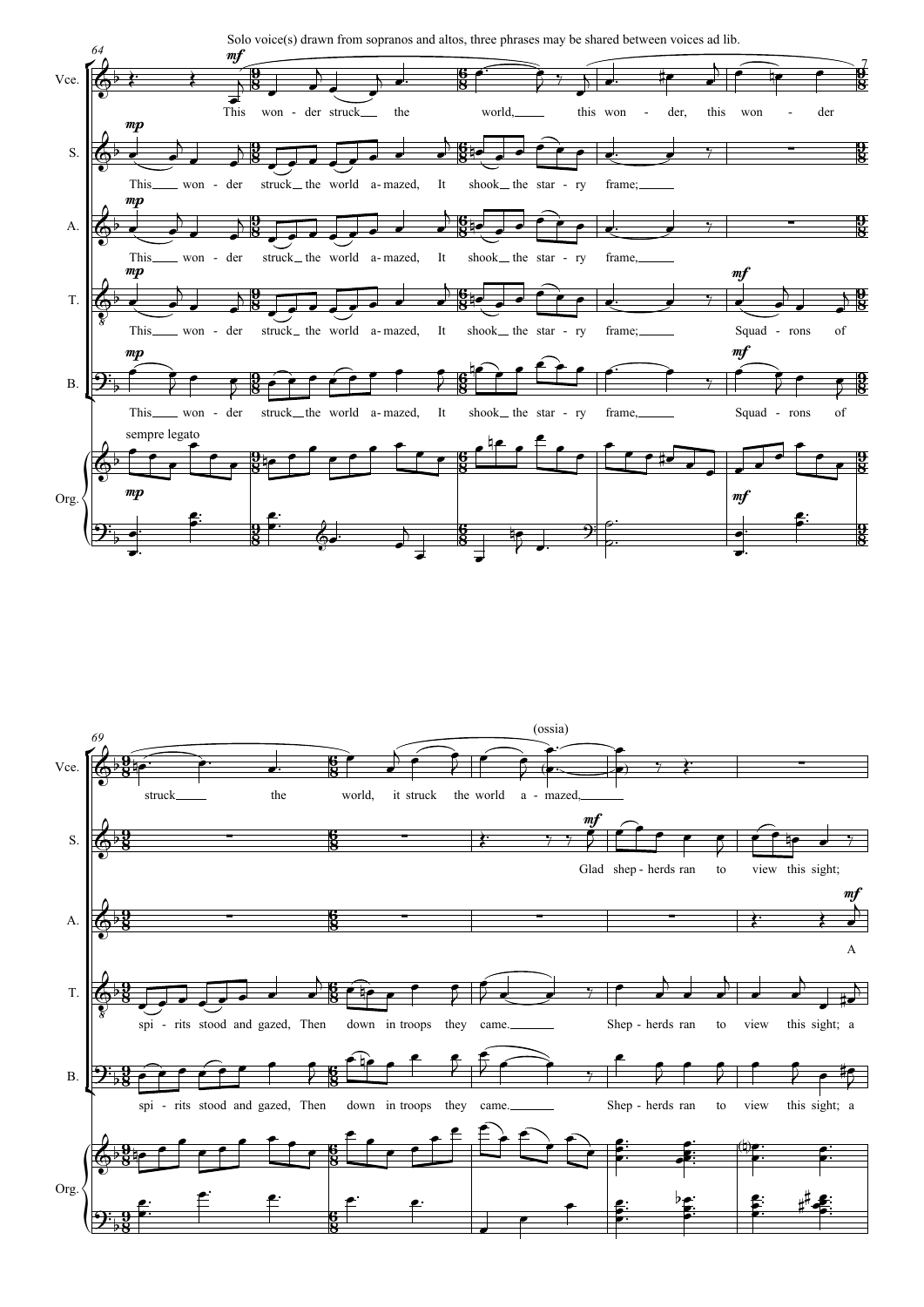

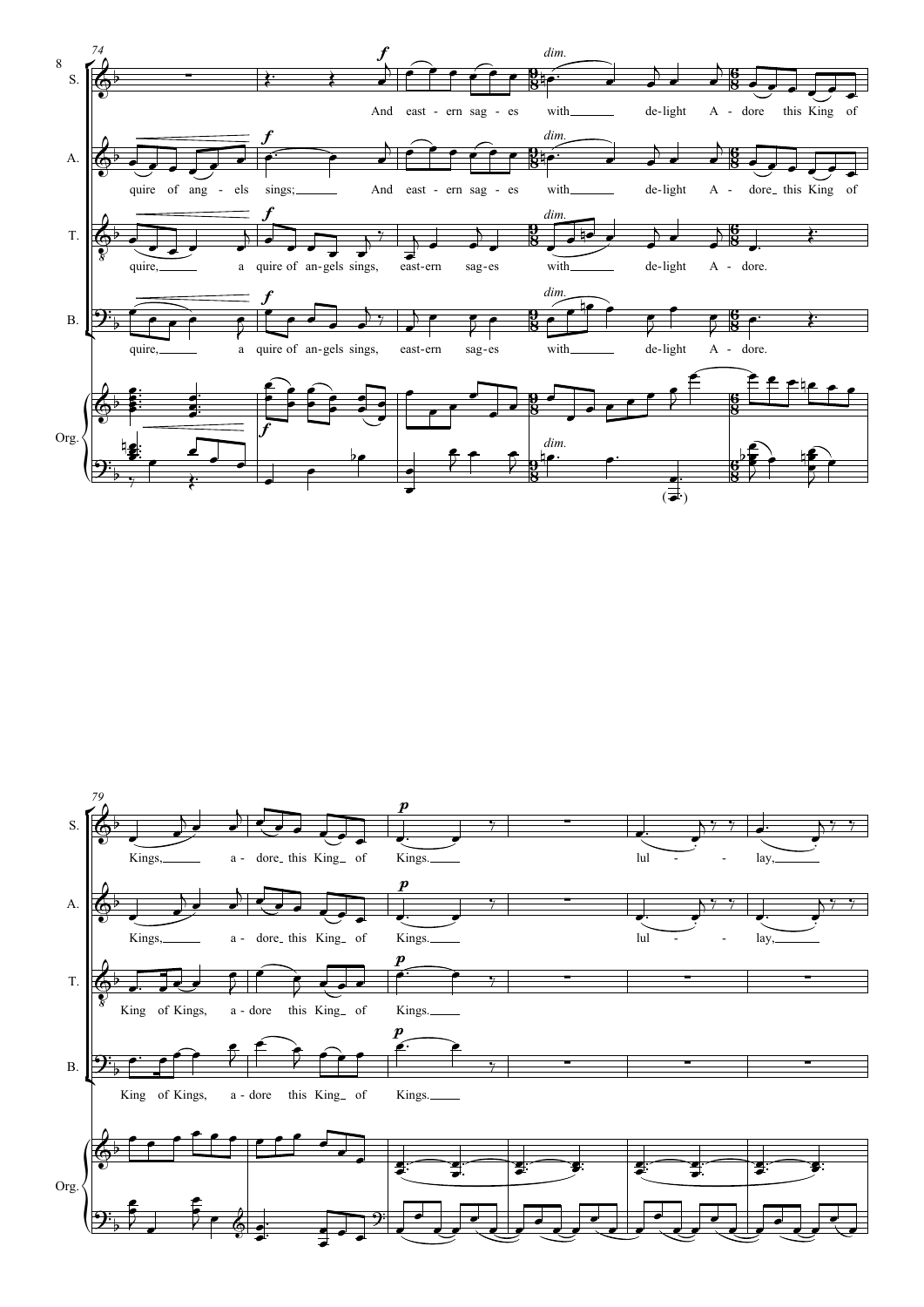